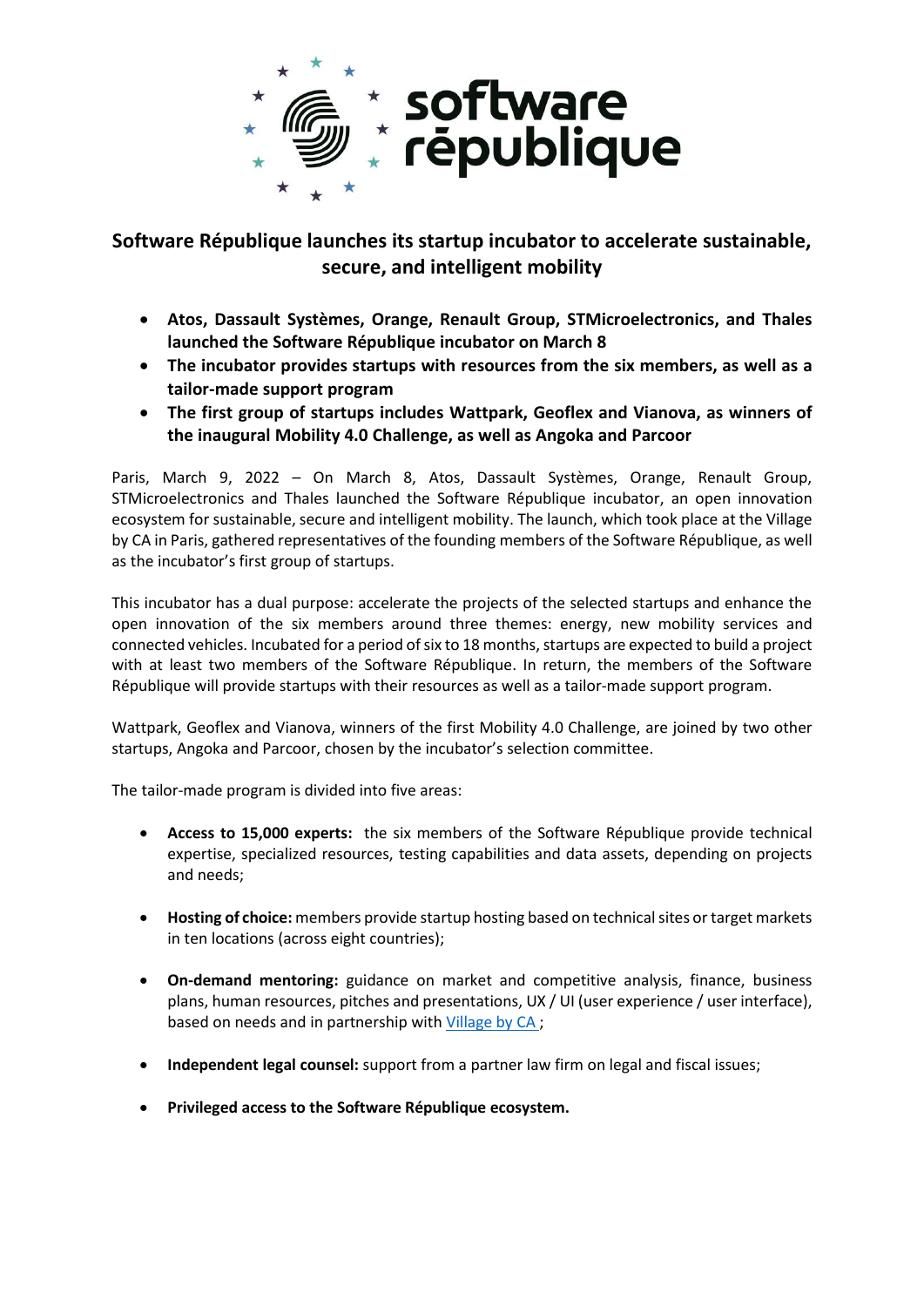### **The startups and their projects are:**

# • **[ANGOKA](https://angoka.io/)**

Angoka protects communications for Smart Cities and Mobility. Its hardware-based solutions safeguard critical machine-to-machine (M2M) communication integrity and data provenance, creating trusted connections, regardless of the network.

# • **[GEOFLEX](https://www.youtube.com/watch?v=6sX_LFtao0o)**

Geoflex is a service operator enhancing GPS / GNSS applications to achieve secure and accurate positioning, down to four centimeters, on land, at sea and in the air. Geoflex provides universal hypergeolocation to trains, cars, ships, drones and smartphones, and also for last mile delivery in smart cities.

# • **[PARCOOR](https://parcoor.com/)**

Parcoor develops innovative embedded threat detection solutions which are deployed directly on devices. The solutions are based on a novel approach combining system core data monitored in realtime and cutting-edge, lightweight, fast, and explainable machine learning algorithms. This ensures embedded cybersecurity and autonomous, real-time detection of potential threats.

# • **[VIANOVA](https://www.youtube.com/watch?v=lQL_RKh4ouo)**

Vianova is developing a road safety algorithm that will benefit both cities and drivers to identify and be informed in real time of dangerous incidents on the roads or high accident risks in certain areas.

# • **[WATTPARK](https://www.youtube.com/watch?v=HLNEwL6_Qi8)**

Wattpark is the "Airbnb<sup>®</sup> of chargers." It allows owners of charging stations to share and rent them out. It helps drivers locate a charging station, connect to it, and easily pay, thereby making the experience of driving an electric or plug-in hybrid vehicle stress-free.

# **How to join the Software République incubator:**

Visit [softwarerepublique.eu](http://www.softwarerepublique.eu/) and complete the startup contact form in as much detail as possible, highlighting specific ways of working with the members of the Software République.

The selection committee meets twice a year, in June and December, for entry into an incubator in September of that same year and in January of the following year.

Learn more about the Software République on its new website: [softwarerepublique.eu](http://www.softwarerepublique.eu/)

### *Press Contacts*

**Atos:** [Laura Fau](mailto:Laura%20Fau) - [laura.fau@atos.net](mailto:laura.fau@atos.net) – Tel. +33 673 64 04 18

**Dassault Systèmes:** [Arnaud Malherbe](mailto:Arnaud%20Malherbe) - [arnaud.malherbe@3ds.com](mailto:arnaud.malherbe@3ds.com) – Tel. +33 687 56 24 61

**Orange :** Richard Rousseau – [richard2.rousseau@orange.com](mailto:richard2.rousseau@orange.com) – Tel. +33 686 52 64 84

**Renault Group:** [Amélie Le Gall](mailto:Amélie%20Le%20Gall) - [amelie.le-gall@renault.com](mailto:amelie.le-gall@renault.com) – Tel. +33 601 92 12 26

**STMicroelectronics:** [Ronan Mulvaney](mailto:ronan.mulvaney@st.com) – [ronan.mulvaney@st.com](mailto:ronan.mulvaney@st.com) – Tel. + 33 764 50 58 37

**Thales:** [Vanessa Viala](mailto:Vanessa%20Viala) - [vanessa.viala@thalesgroup.com](mailto:vanessa.viala@thalesgroup.com) – Tel. +33 607 34 00 34